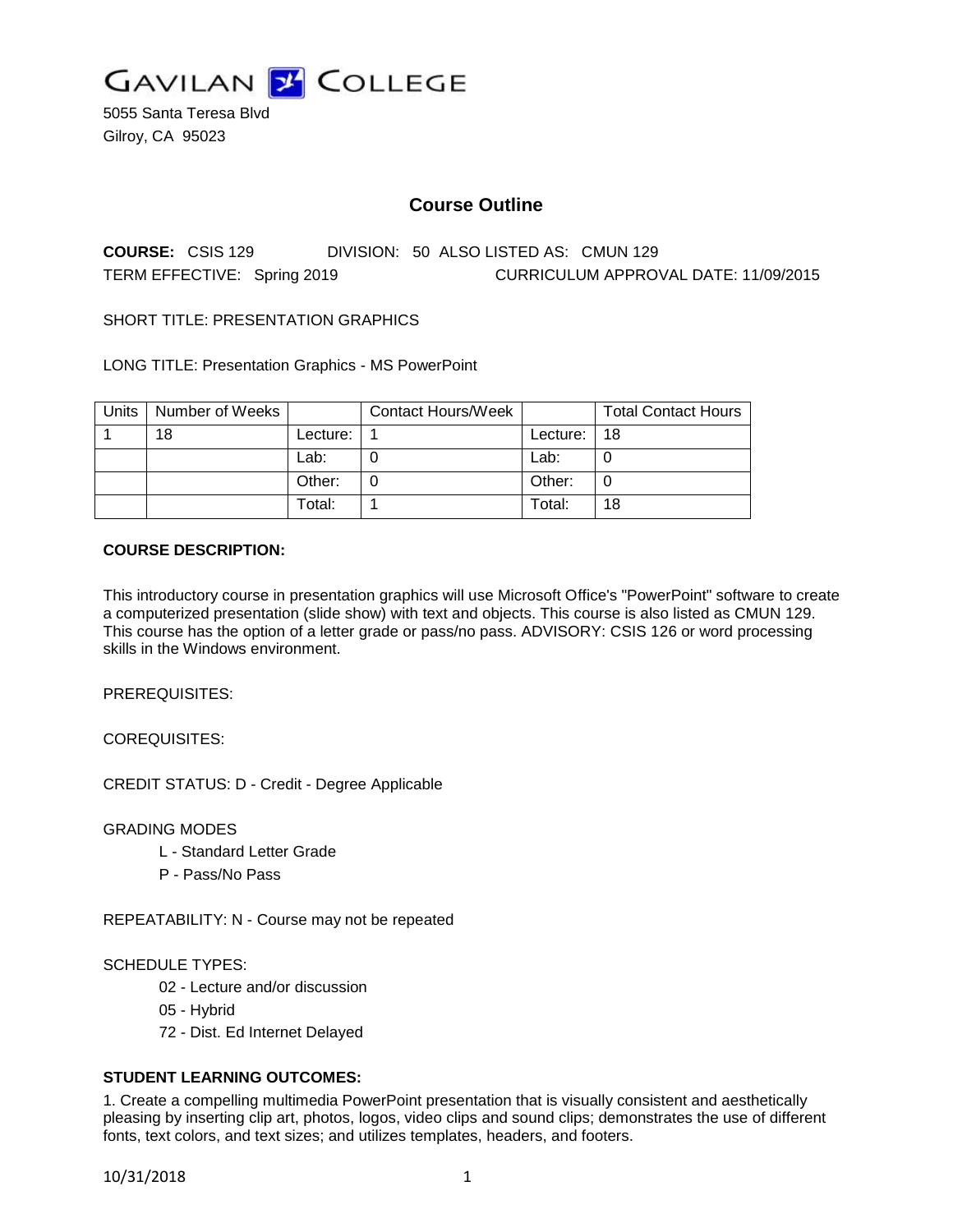## **CONTENT, STUDENT PERFORMANCE OBJECTIVES, OUT-OF-CLASS ASSIGNMENTS**

Curriculum Approval Date: 11/09/2015

2 HOURS

Lectures:

(1) Creating a Presentation, Getting Started with PowerPoint, Choosing the Best Method to Start a Presentation, Creating a Presentation Using Suggested Content, Browsing Through a Presentation, Editing, Text in a Presentation, Viewing a Presentation, Getting Help Using PowerPoint

(2) Working with a Presentation, Creating a Presentation Using a Design Template, Entering Text in a Slide

(3) Creating a New Slide, Inserting Slides from Other Presentations, Rearranging Slides in a Presentation

(4) Entering Speaker Notes, Creating a Folder to Store a Presentation

Student Performance Objectives: Create, edit, save, and print a presentation. Use three different ways to create a presentation.

3 HOURS

Lectures:

(1) Printing a Presentation, Working with an Existing Presentation

(2) Adding a Header and a Footer, Choosing the Right Print Settings, Previewing a Presentation

(3) Printing a Presentation, Outlining Your Ideas, Creating a Blank Presentation

(4) Entering Text in an Outline, Inserting an Outline from Microsoft Word, Deleting and Rearranging Slides, Paragraphs, and Text, Formatting Text in an Outline, Sending an Outline or Notes to Word

Student Performance Objectives: Prepare a presentation for printing. Modify slides, paragraphs, and text. 3 HOURS

Lectures:

(1) Adding and Modifying Slide Text, Adding and Moving Text on Slides, Changing Text Alignment and Spacing

(2) Finding and Replacing Text and Fonts, Correcting Text While Typing, Checking Spelling and Presentation Styles

(3) Applying and Modifying Design Templates, Applying a Design Template to a Presentation, Making Your Presentation Look Consistent

(4) Formatting Master Text and Bullets, Saving a Presentation as a Design Template, Viewing and Changing Presentation Colors

(5) Viewing and Choosing a Color Scheme, Creating a Color Scheme, Adding Colors to a Presentation

(6) Adding and Modifying a Slide Background

Student Performance Objectives: Set a design template and modify it. Add and modify text in a presentation. 3 HOURS

Lectures:

(1) Drawing and Modifying Shapes, Drawing and Resizing a Shape, Copying and Moving a Shape

(2) Changing the Way a Shape Looks, Aligning Shapes, Connecting Shapes

(3) Adding 3-D Effects to Shapes, Changing the Stacking Order of Shapes, Rotating and Flipping Shapes

(4) Drawing and Editing an Arc Shape, Grouping and Ungrouping Shapes, Inserting Information into **PowerPoint** 

(5) Changing the Layout of a Slide, Inserting Clip Art, Changing the Size of an Image

(6) Changing Colors in a Clip Art Image, Inserting and Formatting a Table, Inserting a Microsoft Excel Chart

(7) Inserting and Formatting a Graph, Inserting and Modifying an Organization Chart, Inserting and Modifying a Diagram

(8) Inserting a Picture, Modifying a Picture, Inserting and Modifying Stylized Text

Student Performance Objectives: Create a presentation that uses shapes, and then modify it. Create presentations that use clip art, tables, charts and graphs.

3 HOURS

Lectures: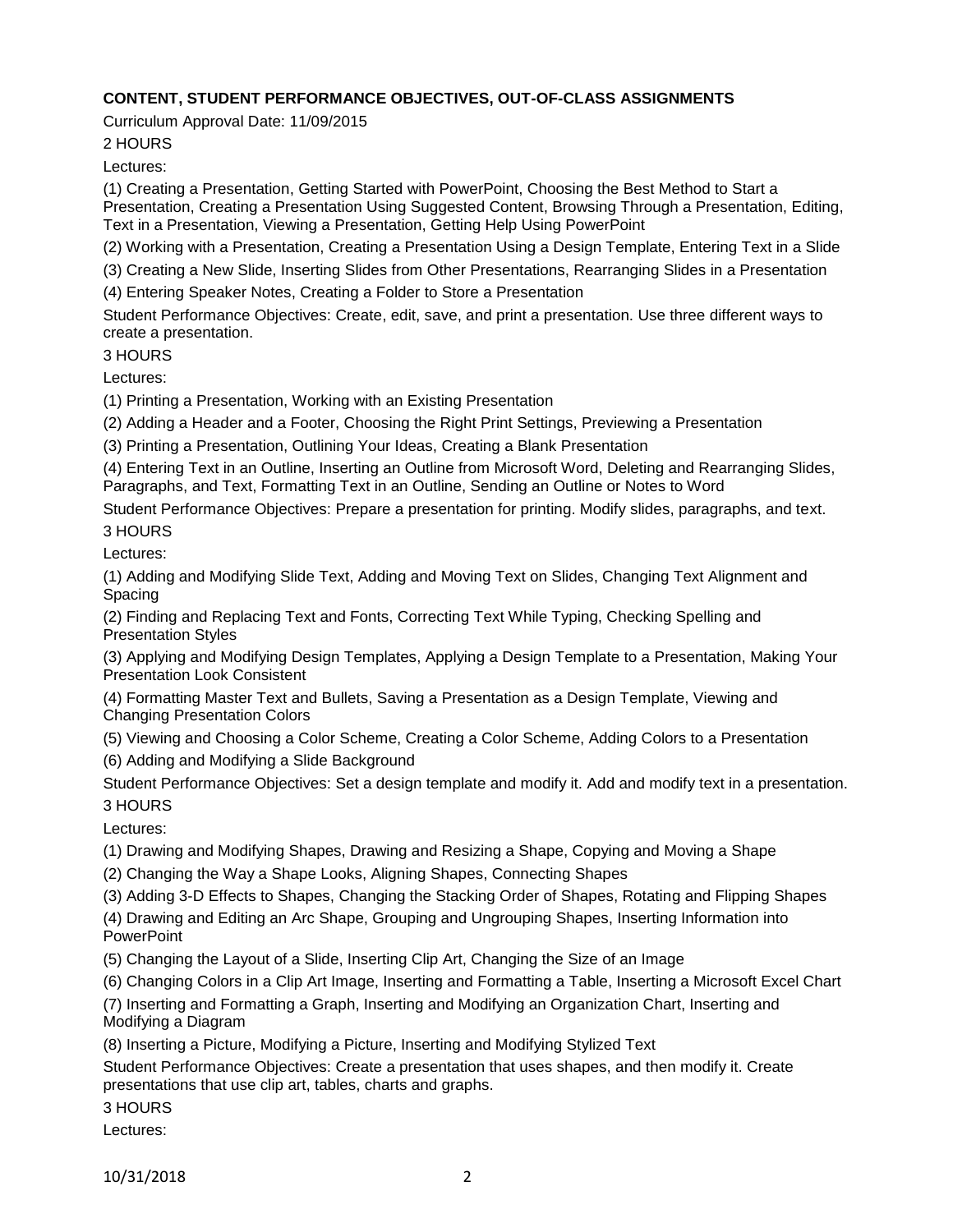(1) Setting Up and Delivering a Slide Show

(2) Animating a Slide During a Slide Show, Adding Transition Effects Between Slides, Creating and Editing a Custom Show

(3) Delivering a Slide Show, Taking Notes During a Slide Show, Creating a Multimedia Presentation

(4) Inserting Sounds and Movies, Playing Sounds and Movies in a Slide Show, Adding Slide Timings

(5) Recording a Narration in a Slide Show, Creating a Self-Running Presentation, Creating a Web Presentation

(6) Creating an Agenda Slide or Home Page, Creating a Hyperlink, Previewing and Publishing a Presentation as a Web Page, Adding a Digital Signature

Student Performance Objectives: Create a multimedia presentation. Create a web presentation. 2 HOURS

Lectures:

(1) Reviewing and Sharing a Presentation

(2) Adding Comments to a Presentation, Adding Password Protection to a Presentation, Sending a Presentation for Review Using E-Mail

(3) Tracking Changes in a Presentation, Broadcasting a Presentation over a Network, Collaborating in an Online Meeting

(4) Delivering a Presentation on the Road, Customizing PowerPoint, Customizing the Way You Perform Commands

(5) Customizing the Way You Create Objects, Simplifying Tasks with Macros, Final Exam and Final Projects

Student Performance Objectives: E-mail a presentation and password protect it. Use macros and command customization. Present their projects to the class.

2 HOURS

Final exam and final projects.

### **METHODS OF INSTRUCTION:**

Lecture, Demonstration, Guided Practice

### **OUT OF CLASS ASSIGNMENTS:**

Required Outside Hours: 18

Assignment Description: Homework: Read chapters covered in the lecture and work through the sample projects in the chapter. Do homework exercises at the end of each chapter. Assignment #1: Create a presentation using suggested content. Create a presentation using a design template. Edit, format, print, and save a presentation. Assignment #2: Prepare a Presentation for printing with headers and footers. Create a presentation using from different sources such as Blank Presentation, Outline, and Microsoft Word. Modify a presentation by deleting and rearranging slides, paragraphs, and text. Assignment #3: Add and modify text, using different alignment, spacing, and fonts. Set up and modify design template for a presentation. Add colors, bullets and master text for a design template. Assignment #4: Create a presentation that uses shapes, and then modify it. Create presentations that use clip art, tables, charts and graphs. Assignment #5: Set up and deliver a slide show. Create a multimedia presentation. Create a web presentation. Assignment #6: E-mail a presentation. Create macros and customizing for commands.

Required Outside Hours: 18

Assignment Description: Study for exams. Work on PowerPoint project.

### **METHODS OF EVALUATION:**

Problem-solving assignments Percent of total grade: 20.00 % Problem-solving demonstrations: 20% - 50% Homework, Project Skill demonstrations Percent of total grade: 40.00 % Skill demonstrations: 40% - 80% Class performance, Performance exams Objective examinations